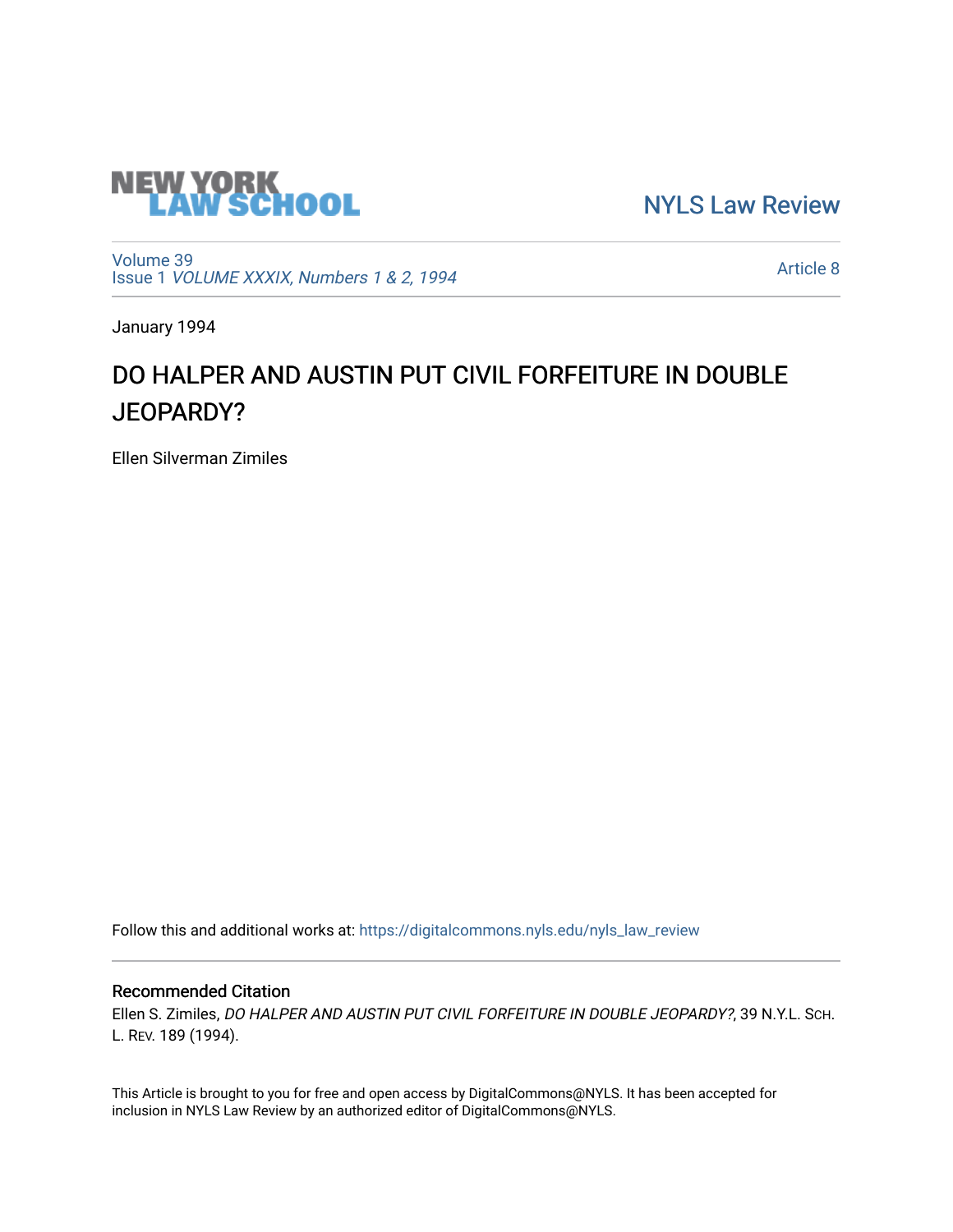#### DO *HALPER AND AUSTIN* PUT CIVIL FORFEITURE IN DOUBLE JEOPARDY?

#### **ELLEN** SILVERMAN ZIMILES\*

## I. INTRODUCTION

In 1970, Congress enacted the Comprehensive Drug Abuse Prevention and Control Act,' which allowed the United States government to subject to forfeiture, civilly, property that facilitated narcotics activity.<sup>2</sup> Pursuant to the statute, the government was not required to obtain a criminal conviction to secure the forfeiture; the action was to be brought in *rem* against the property, not against the alleged wrongdoer.<sup>3</sup> Since that time, Congress has expanded the scope of the government's power to bring civil forfeiture actions against property that either: (i) facilitates illegal activity,<sup>4</sup> (ii) constitutes the proceeds of illegal activity,<sup>5</sup> or (iii) is involved in illegal activity.<sup>6</sup>

In the 1993 case of *Austin v. United States,7* however, the Supreme Court held, contrary to six of the seven circuit courts that had ruled on the issue, that forfeitures pursuant to 21 U.S.C. § 881(a)(4) and  $(7)^8$  are

\* Chief of the Asset Forfeiture Unit, United States Attorney's Office for the Southern District of New York. The views expressed in this article are personal to the author and do not necessarily reflect those of the United States government.

1. Pub. L. No. 91-513, 84 Stat. 1242 (1970).

2. *Id. §* 511, 84 Stat. at 1276 (codified as amended at 21 U.S.C. *§* 881 (1988 & Supp. V 1993)).

*3. Id.* Indeed, in an *in rem* action, the property itself is the defendant and the person contesting the forfeiture is referred to as the claimant. *See FED. R. CIV. P. C(6)* (Supplemental Rules for Certain Admiralty and Maritime Claims).

*4. See, e.g.,* 21 **U.S.C.** *§* 881(a)(4), **(7) (1988).**

*5. See, e.g.,* **18 U.S.C.** *§* 981(a)(1)(B) (Supp. V **1993);** 21 **U.S.C.** *§* 881(a)(6) (1988).

**6.** *See, e.g.,* **18 U.S.C.** *§§* 981(a)(1)(A), 1955(d) **(1988** & Supp. V 1993).

**7.** 113 **S.** Ct. **2801** (1993).

**8.** 21 U.S.C. *§* 881(a)(4), **(7)** (1988) provides in relevant part:

(a) The following shall be subject to forfeiture to the United States and no property right shall exist in them:

(4) All conveyances, including aircraft, vehicles, or vessels, which are used, or are intended for use, to transport, or in any manner to facilitate the transportation, sale, receipt, possession, or concealment of property described in paragraph **(1),** (2), or **(9)** ....

189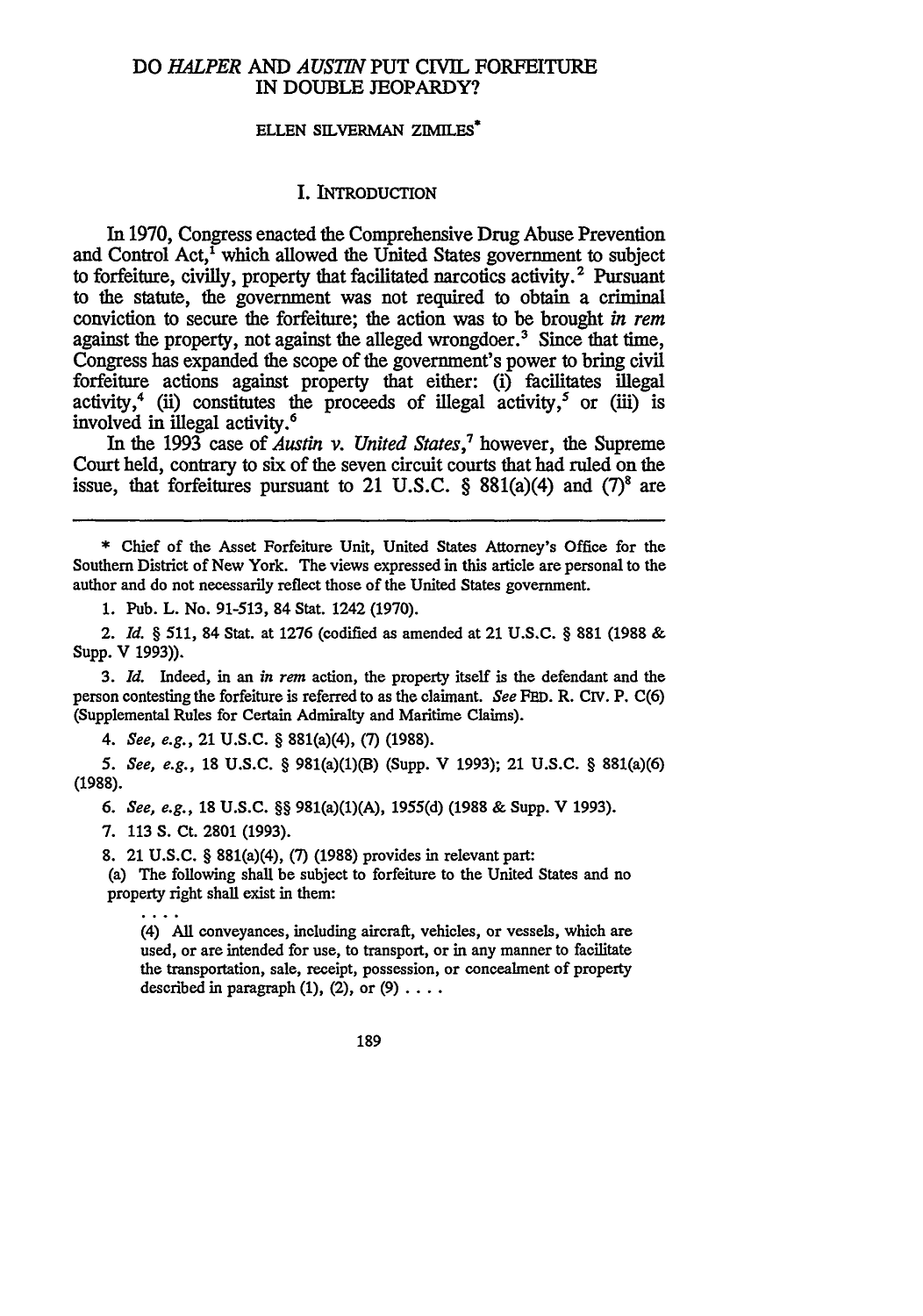subject to analysis under the Excessive Fines Clause of the Eighth Amendment.<sup>9</sup> despite their civil *in rem* appellation.<sup>10</sup> Constitutional Amendment,<sup>9</sup> despite their civil *in rem* appellation.<sup>10</sup> challenges to forfeitures, however, have not been limited to Eighth Amendment grounds.<sup>11</sup> Claimants who have been convicted of the activity giving rise to the forfeiture have also challenged forfeitures on Fifth Amendment double jeopardy grounds.<sup>12</sup> In making such arguments, claimants rely on, in addition to *Austin,* the Supreme Court's **1989** decision in *United States v. Halper. " In Halper,* the Supreme Court held that a disproportionate *civil* penalty sought by the government could constitute punishment for purposes of the Fifth Amendment's protection against double jeopardy.<sup>14</sup> Claimants also rely on a post-

> (7) All real property, including any right, title, and interest (including any leasehold interest) in the whole of any lot or tract of land and any appurtenances or improvements, which is used, or intended to be used, in any manner or part, to commit, or to facilitate the commission of, a violation of this subchapter punishable by more than one year's imprisonment **....**

*Id.*

9. U.S. CONST. amend. VIII ("Excessive bail shall not be required, nor excessive fines imposed, nor cruel and unusual punishments inflicted.").

10. *Austin,* **113 S.** Ct. at 2812. Six circuit courts had ruled that an Eighth Amendment analysis did not apply. *See* United States v. Plat 20, Lot 17, 960 F.2d 200, 206-07 (1st Cir. 1992); United States v. 6250 Ledge Rd., 943 F.2d 721, 727 (7th Cir. 1991); United States v. 3097 S.W. 111th Ave., 921 F.2d 1551, 1557 (11th Cir. 1991); United States v. 107.9 Acre Parcel of Land, 898 F.2d 396, 400-01 (3d Cir. 1990); United States v. Santoro, 866 F.2d 1538, 1544 (4th Cir. 1989); United States v. Tax Lot 1500, 861 F.2d **232,** 233-35 (9th Cir. 1988), *cert. denied,* 493 U.S. 954 (1989). The Second Circuit had held that an Eighth Amendment analysis did apply. *See* United States v. 38 Whalers Cove Drive, 954 F.2d **29,** 35 **(2d** Cir.), *cert. denied,* 113 **S.** Ct. *55* **(1992).**

11. *See* United States v. James Daniel Good Real Property, 114 **S.** Ct. 492 (1993) (challenging forfeiture on Fifth Amendment due process grounds); Caplin & Drysdale v. United States, 491 **U.S.** 617 (1989) (challenging forfeiture on Sixth Amendment right to counsel grounds); United States v. Monsanto, 491 **U.S. 600** (1989) (same); United States v. Dixon, 1 F.3d 1080, 1083-84 (10th Cir. 1993) (challenging forfeiture on Fourth Amendment grounds); LaSanta v. United States, 978 F.2d 1300, 1304-06 **(2d** Cir. **1992)** (same).

12. The Double Jeopardy Clause reads: "INlor shall any person be subject for the same offense to be twice put in jeopardy of life or limb. .. **." U.S.** CONST. amend. V. A challenge to forfeiture on double jeopardy grounds was the issue in United States v. Halper, 490 **U.S.** 435 (1989).

13. 490 **U.S.** 435 (1989).

14. *See id.* at 448-49.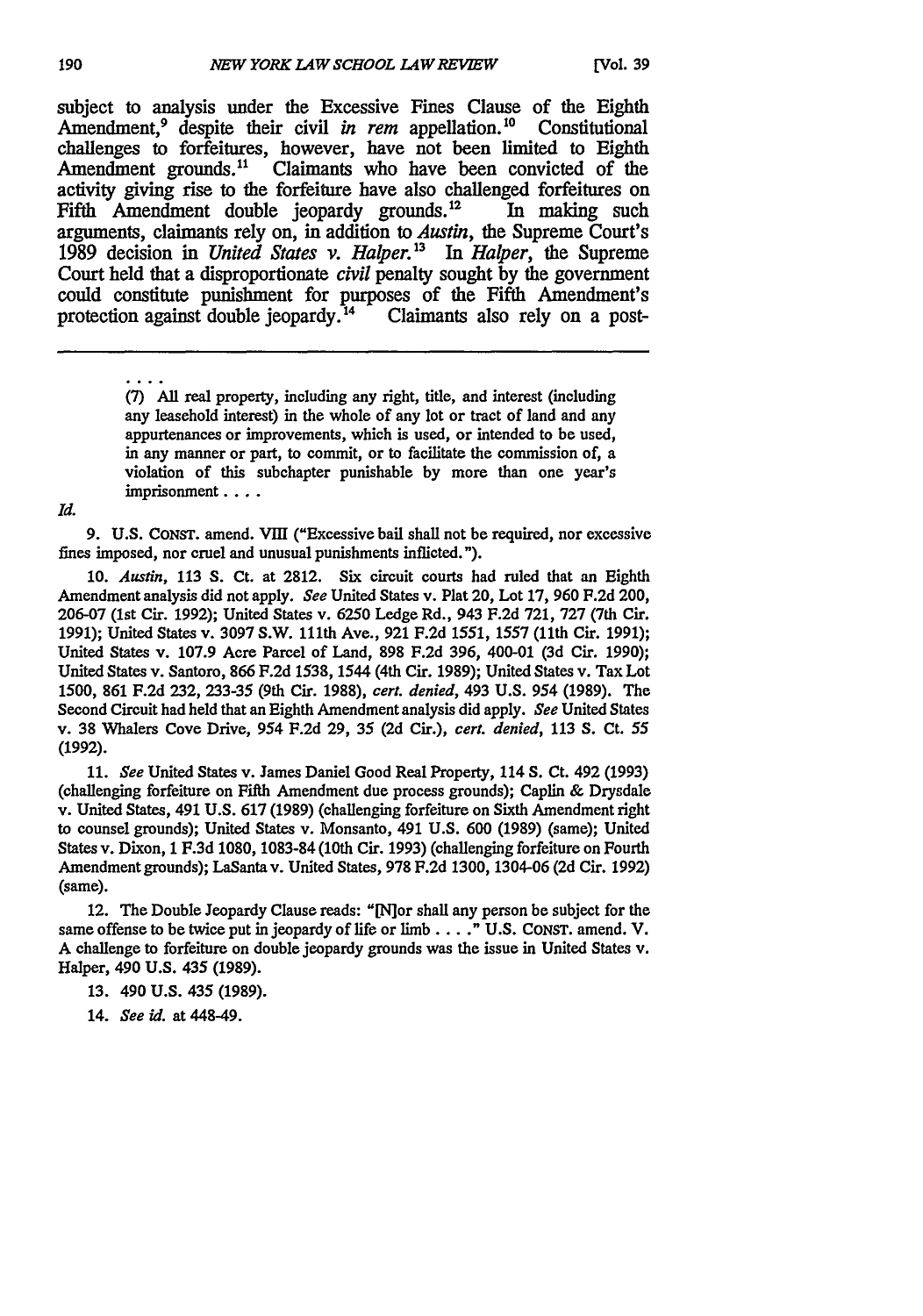*Austin* decision, *Department of Revenue v. Kurth Ranch,15* which held that a state tax on convicted drug dealers constituted a second punishment<sup>16</sup> and, thus, violated double jeopardy protection. This article examines whether Fifth Amendment double jeopardy protections preclude the government from proceeding both criminally against a defendant and civilly against the defendant's property.

# **I1.** DOUBLE JEOPARDY **CONCERNS IN** CIVIL CASES

One of the earliest cases that addresses the issue of double jeopardy in a civil action is *Helvering v. Mitchell*.<sup>17</sup> In *Mitchell*, the Court rejected a taxpayer's double jeopardy challenge to a monetary penalty for fraudulent avoidance of income tax following the taxpayer's acquittal on tax evasion charges. After reviewing the legislative history, the Court found that the monetary penalty was remedial and therefore outside the scope of double jeopardy concerns.<sup>18</sup> In two other cases, *United States* ex rel. Marcus v. Hess,<sup>19</sup> and Rex Trailer Co. v. United States,<sup>20</sup> the Supreme Court found the civil statutes at issue to be remedial and rejected the Fifth Amendment challenges,<sup>21</sup> reaffirming its reasoning in *Mitchell*.

*United States v. One Assortment of 89 Firearms*<sup>22</sup> was the first Supreme Court decision involving a double jeopardy challenge to a civil forfeiture action. In that case, the Supreme Court held that the Double Jeopardy Clause did not bar a civil *in rem* forfeiture action against certain firearms whose owner had been acquitted of charges that he knowingly engaged in dealing in firearms without a license. $^{23}$  The Court framed the issue in precisely the same manner as in *Mitchell, Hess* and *Rex Trailer:* "The question, then, is whether a... forfeiture proceeding is intended to be, or by its nature necessarily is, criminal and punitive, or civil and remedial. $n^{24}$  After reviewing the legislative history and noting that the forfeiture statute was broader than the criminal statute, the Court found

- **18.** *Id.* at 398-405.
- 19. **317** U.S. **537** (1943).
- 20. **350** U.S. 148 (1956).
- 21. *Id.* at 151; *Hess,* 317 **U.S.** at **551-52.**
- **22.** 465 **U.S.** 354 (1984).
- **23.** *Id.* at 366.
- 24. *Id.* at **362.**

<sup>15. 114</sup> **S.** Ct. 1937 (1994).

<sup>16.</sup> One court has incorrectly characterized a forfeiture action brought after a criminal action as a "successive prosecution" rather than a successive punishment. *See* United States v. 1978 Piper Cherokee Aircraft, 37 F.3d 489, 495 (9th Cir. 1994).

**<sup>17. 303</sup> U.S. 391 (1938).**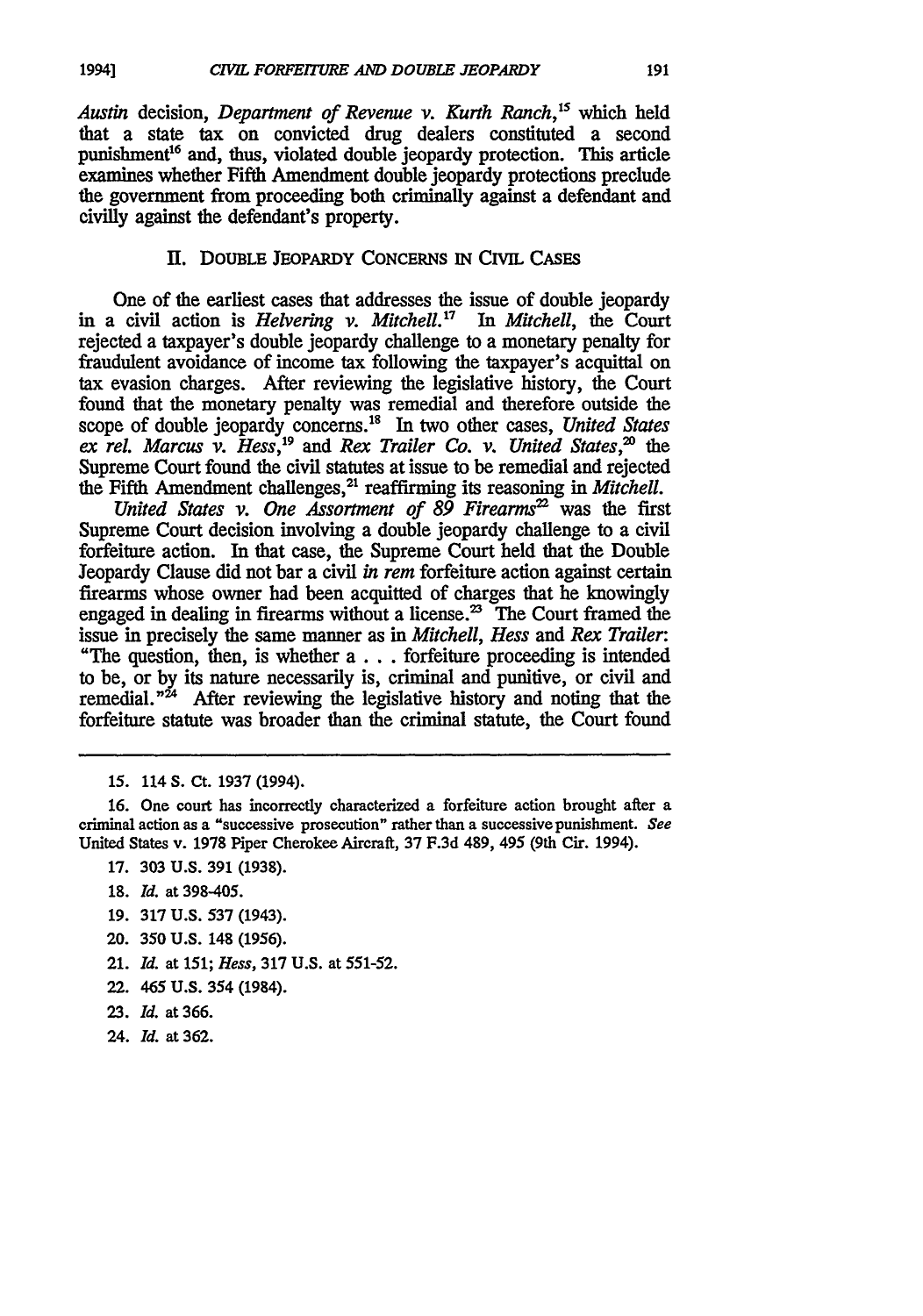the forfeiture to be remedial and rejected the double jeopardy  $challenge.<sup>25</sup>$ 

The first successful challenge to a civil action on double jeopardy grounds was *Halper. In Halper,* the government brought a False Claims  $Act^{27}$  case against an individual who had defrauded the government out of \$585 in Medicaid funds.<sup>28</sup> Because Mr. Halper submitted sixtyfive false claims to obtain the reimbursement, and the False Claims Act allowed a recovery of \$2000 for each false claim, the government sought a judgment of more than \$130,000.<sup>29</sup> The Court held that because the amount of recovery so exceeded the amount of the fraud, plus the amount of the government's costs of investigation and prosecution, such a judgment constituted punishment:<sup>30</sup> "Simply put, a civil as well as a criminal sanction constitutes punishment when the sanction as applied in the individual case serves the goals of punishment."<sup>31</sup> The Court explained:

The rule is one of reason: Where a defendant previously has sustained a criminal penalty and the civil penalty sought in the subsequent proceeding bears no rational relation to the goal of compensating the Government for its loss, but rather appears to qualify as "punishment" in the plain meaning of the word, then the defendant is entitled to an accounting of the Government's damages and costs to determine if the penalty sought in fact constitutes a second punishment. We must leave to the trial court the discretion to determine on the basis of such an accounting the size of the civil sanction the Government may receive without crossing the line between remedy and punishment.<sup>32</sup>

The Court, therefore, held that in those civil cases where the civil penalty is "so disproportionate" to the amount of the damages caused, the civil penalty may be considered punitive.<sup>33</sup> If deemed punitive in nature, the

- **30.** *See id.* at 449.
- 31. *Id.* at 448.
- **32.** *Id.* at **449-50** (footnote omitted).
- 33. *Id.* at 450.

**<sup>25.</sup>** *Id.* **at** 365-66.

**<sup>26.</sup>** 490 **U.S. 435** (1989).

**<sup>27. 31</sup>** U.S.C. §§ **3729-3731 (1988 &** Supp. V 1993) (providing for a civil penalty and damages to be assessed against a person who defrauds or attempts to defraud the government).

<sup>28.</sup> *Halper,* 490 **U.S.** at 438.

**<sup>29.</sup>** *See id.*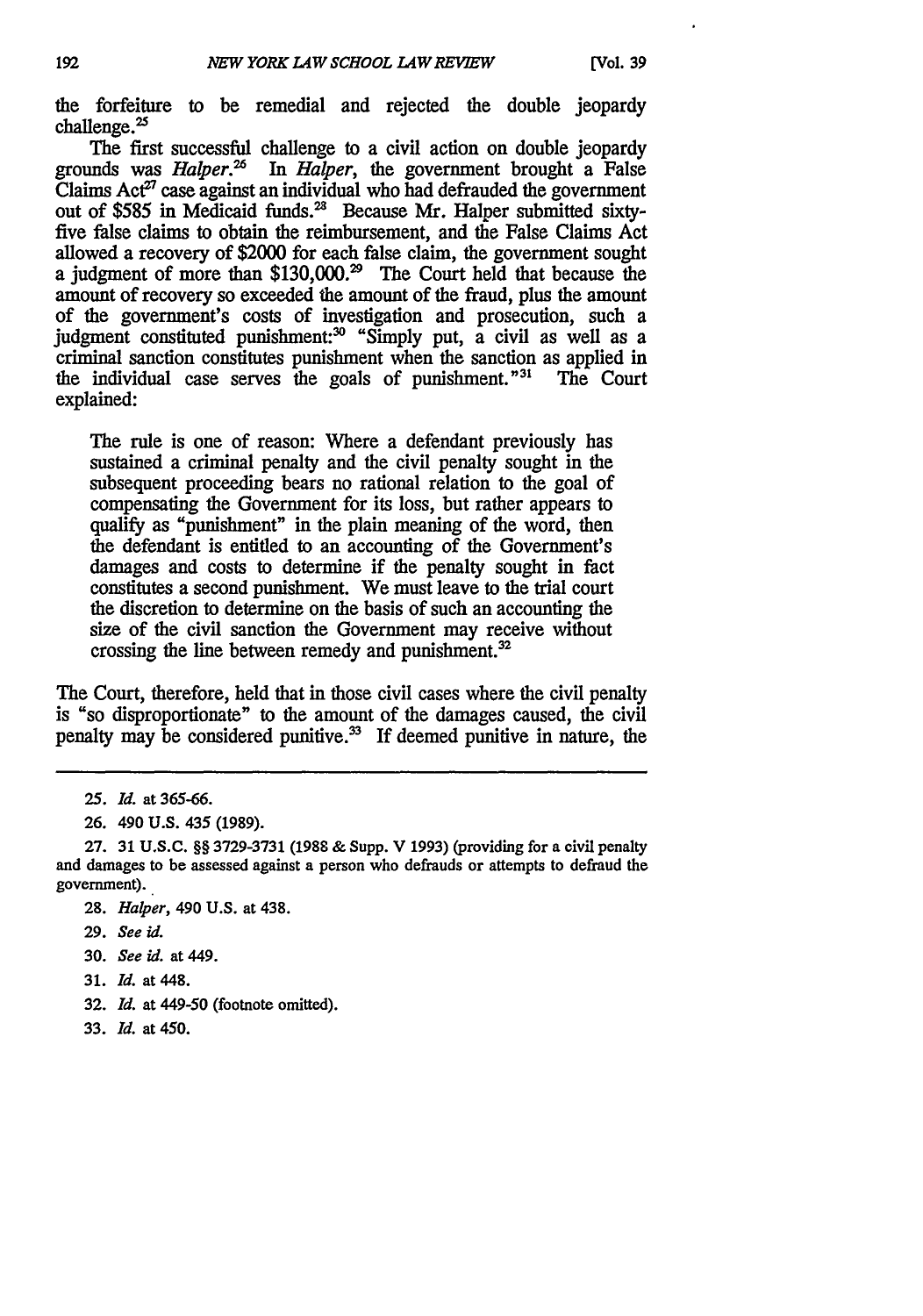civil action would bar a subsequent criminal proceeding or be barred by a prior one. *Halper* marked a shift in the Court from its prior decisions involving parallel criminal and civil proceedings in which the Court had consistently found no double jeopardy bar because it found the civil statutes to be remedial.<sup>34</sup> Only one circuit court has applied the *Halper* standard to a forfeiture case. In *United States v. 38 Whalers Cove* Drive,<sup>35</sup> the Second Circuit found that a forfeiture of \$68,000 worth of equity in a condominium, based on two cocaine sales totalling \$250, was disproportionate, and thus constituted punishment for Eighth Amendment purposes.<sup>36</sup> The court held, however, that the punishment was not *grossly* disproportionate and therefore did not violate the Eighth Amendment.<sup>37</sup> Additionally, the court held that because the criminal prosecution was brought by the State of New York and not the United States government, there would be no double jeopardy implications in the federal civil forfeiture case.<sup>38</sup>

In 1993, the Supreme Court decided *Austin v. United States.*<sup>39</sup> Relying in part on *Halper, the Austin* Court held that forfeitures under 21 U.S.C. § 881(a)(4) and (7) constitute punishment subject to scrutiny under the Eighth Amendment's Excessive Fines Clause. $40^{\circ}$  Thus, to the extent that the civil forfeiture and criminal prosecution are both punishment for the same activity, it would appear at first blush that the two penalties could constitute a violation of the double jeopardy bar. In *Kurth Ranch,* which relies heavily on *Halper,* a divided Supreme Court held that a Montana tax imposed on convicted drug dealers for the possession and storage of drugs constituted "a second punishment within the contemplation of a constitutional protection that has 'deep roots in our history and jurisprudence' and therefore must be imposed during the first

35. 954 F.2d **29 (2d** Cir.), *cert. denied,* 113 S. Ct. 55 (1992).

**36.** *Id.* at 38-39.

**37.** In *38 Whalers Cove Drive,* unlike *Austin,* the court focused its Eighth Amendment analysis on the Cruel and Unusual Punishments Clause rather than the Excessive Fines Clause. *Id.* For the text of the clauses, see *supra* note 9.

38. The court relied on the "dual sovereignty" doctrine, which precludes application of double jeopardy when two different sovereigns are imposing punishment. *See 38 Whalers Cove Drive,* 954 F.2d at 38.

39. **113 S.** Ct. 2801 (1993).

40. *Id.* at 2812.

<sup>34.</sup> The Halper Court also held that in determining whether constitutional safeguards attached to a civil proceeding, the double jeopardy protection was "intrinsically personal," serving "humane interests," and thus, applicable to certain civil penalty cases. *Id.* at 447.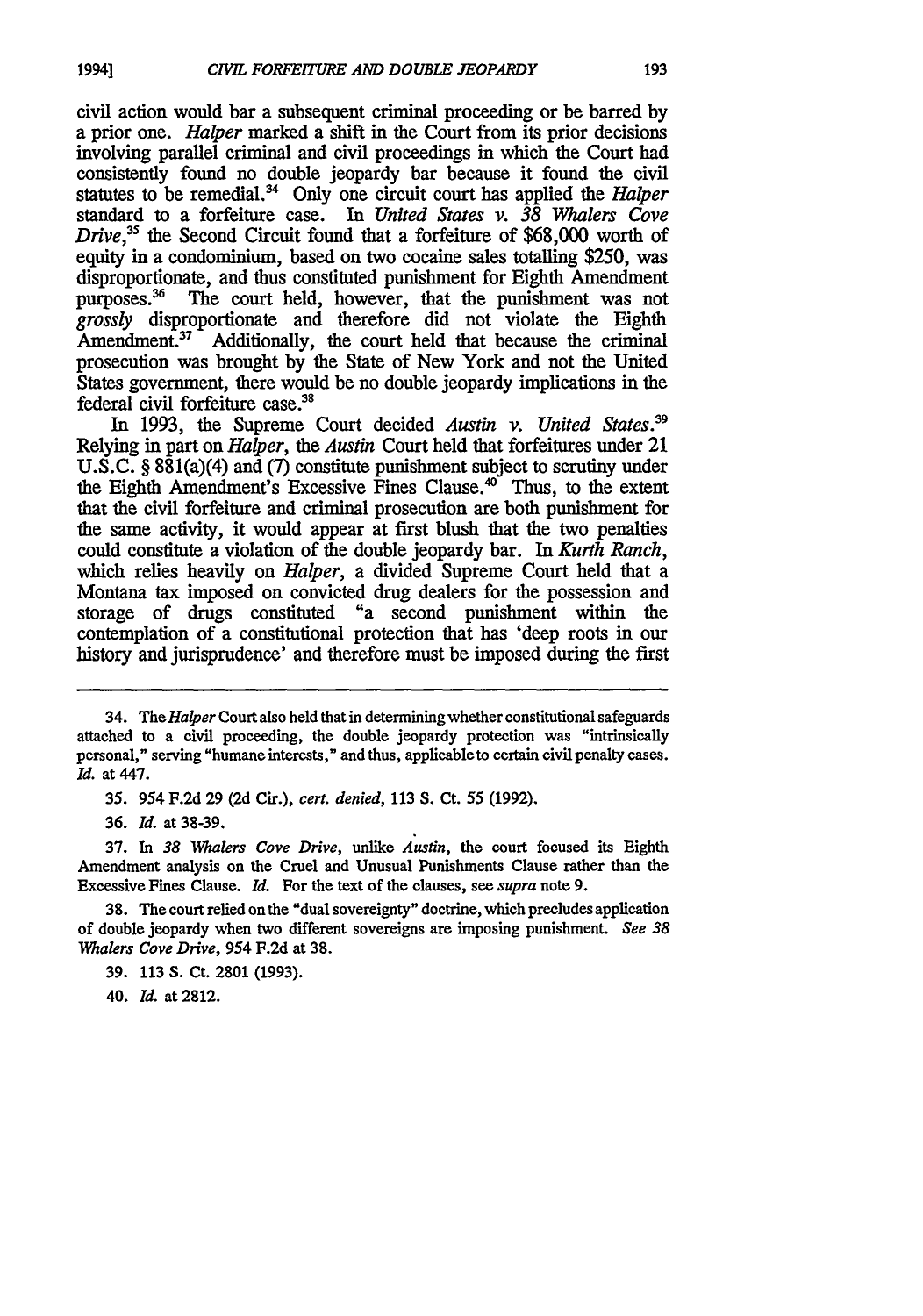prosecution or not at all."41 Indeed, in the aftermath of *Austin,* the government has been faced with challenges to civil forfeiture actions on double jeopardy grounds. A closer analysis, however, reveals that the Fifth Amendment's Double Jeopardy Clause may not present such a bar.

#### III. LIMITATIONS ON DOUBLE JEOPARDY

## *A. Same Proceedings Exception*

*In Halper,* the Court took pains to except combined civil and criminal penalties sought in the same proceeding from its finding of double jeopardy. Specifically, the Court stated:

Nor does the decision prevent the Government from seeking and obtaining both the full civil penalty and the full range of statutorily authorized criminal penalties in the same proceeding. In a single proceeding the multiple-punishment issue would be limited to ensuring that the total punishment did not exceed that authorized by that legislature. <sup>42</sup>

#### The Court emphasized that the government's seeking

the civil penalty in a second proceeding is critical in triggering the protections of the Double Jeopardy Clause. Since a legislature may authorize cumulative punishment under two statutes for a single course of conduct, the multiple-punishment inquiry in the context of a single proceeding focuses on whether the legislature actually authorized the cumulative punishment.43

42. *Halper,* 490 U.S. at 450-51 ("Where... a legislature specifically authorizes cumulative punishment under two statutes . . .the prosecutor may seek and the trial court or jury may impose cumulative punishment under such statutes in a single trial.") (citing Missouri v. Hunter, 459 U.S **359,** 368-69 (1983)) (footnote omitted).

43. *Id.* at 451 n.10. In United States v. Crook, 9 F.3d 1422 (9th Cir. 1993), cert. *denied,* 114 **S.** Ct. 1841 (1994), the Ninth Circuit reversed a downward departure from the sentencing guidelines based on forfeiture. *Id.* at 1427. In *Crook,* the court held that "the fact that a given offense may result in several types of punishment which are subject to constitutional limitations does not restrict the power of Congress to provide, within

<sup>41.</sup> DepartmentofRevenuev. Kurth Ranch, 114 S. Ct. 1937, 1948 (1994) (quoting United States v. Halper, 490 U.S. 435, 440 (1989)). In one of the three dissenting opinions, Justice Scalia rejected *Halper,* stating that "[ut is time to put the *Haloer* genie back in the bottle," *id.* at 1959 (Scalla, **J.,** dissenting), and that the Fifth Amendment protects against multiple *prosecutions,* not punishments, while the Eighth Amendment protects against cruel and unusual punishments and excessive fines. *Id.* (Scalia, **J.,** dissenting).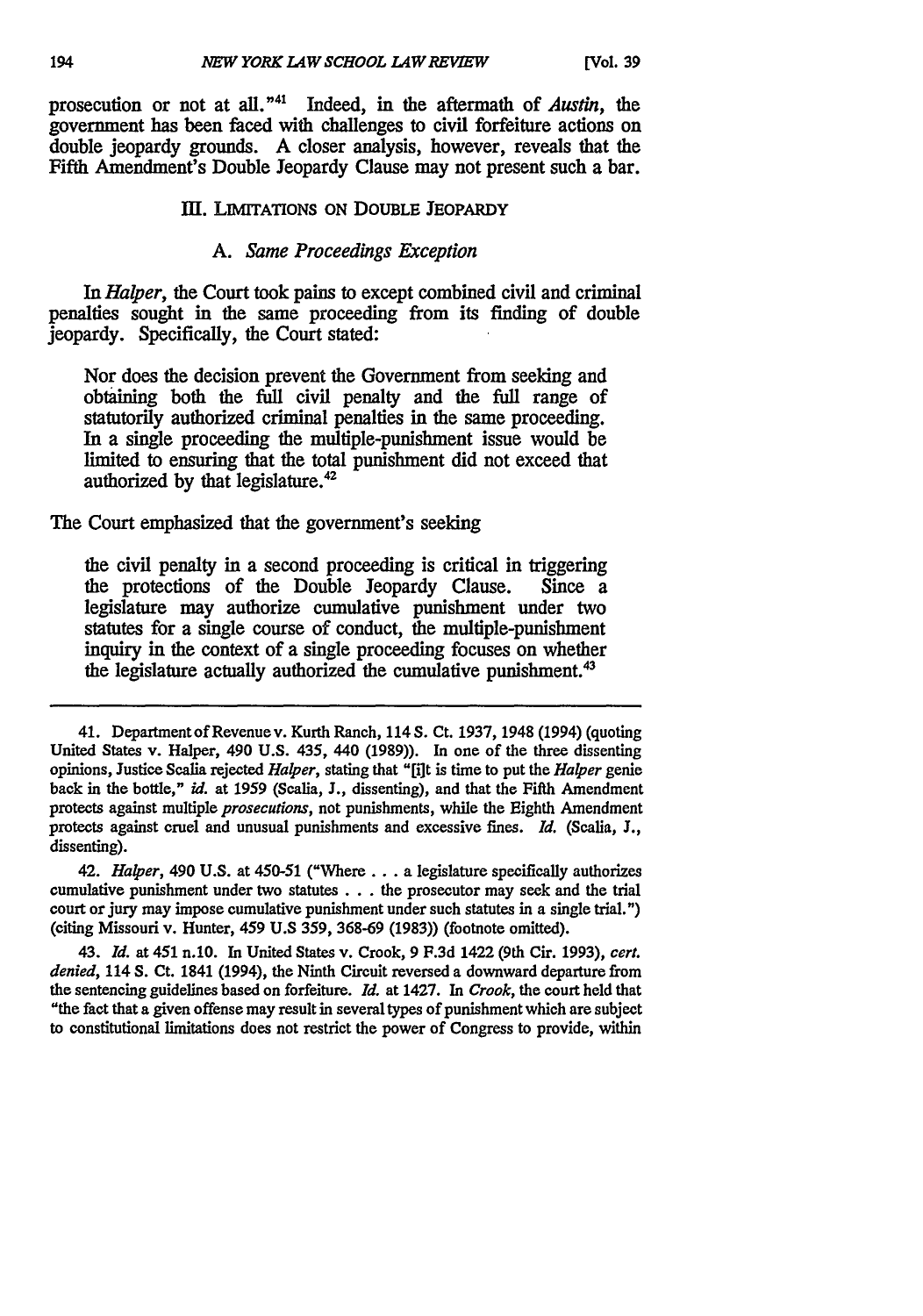Following *Halper* and *Austin,* two circuit courts have applied **the** "single proceeding" test to reject double jeopardy claims on civil forfeiture cases. In *United States v. Milian,"* the Second Circuit affirmed the district court's denial of a motion to dismiss the indictment on double jeopardy grounds when the appellants already had settled their forfeiture actions and thus been punished.<sup>45</sup> The court found that the forfeiture and criminal cases were part of one proceeding and, therefore, pursuant to *Halper*, not subject to double jeopardy protections.<sup>46</sup> The court made this determination based on its perception of the government's conduct in the two actions. $47$  The court noted that

warrants for the civil seizures and criminal arrests were issued on the same day, by the same judge, based on the same affidavit by the **DEA** agent. In addition, the Stipulation agreed to **by** the parties involved not only the seized properties of the civil suit, but also properties named in the criminal indictment that were under restraining order. Furthermore, the civil complaint Furthermore, the civil complaint incorporated the criminal indictment. Finally, the [appellants] were aware of the criminal charges against them when they entered into the Stipulation. Given these circumstances, we reach the conclusion that the civil and criminal actions were but different prongs of a single prosecution of the [appellants] by the Government.<sup>48</sup>

The *Millan* appellants also argued that the civil forfeiture and criminal cases had different docket numbers and therefore were different proceedings.49 The court rejected this argument as well, stating that

this factor . . . is not dispositive in determining whether the government is employing a single proceeding in its prosecution of a defendant. Civil and criminal suits, by virtue of our federal

- *45. Id.* at 19-20.
- *46. Id.*
- 47. *Id.* at 20.
- 48. **Id.**
- 49. *Id.*

constitutional boundaries, how the various types of punishment are to **be** imposed." *Id.* at 1426 n.6. The Court also noted that "Congress has specifically provided that [forfeiture is a sanction] which may be imposed in addition to the sentence of imprisonment, fine, or probation" under the sentencing statute, **18 U.S.C** § *3551(b)* (1988). *Crook,* 9 F.3d at 1426 n.6.

<sup>44. 2</sup> **F.3d** 17 **(2d** Cir. 1993), *cert. denied,* 114 S. Ct. **922** (1994).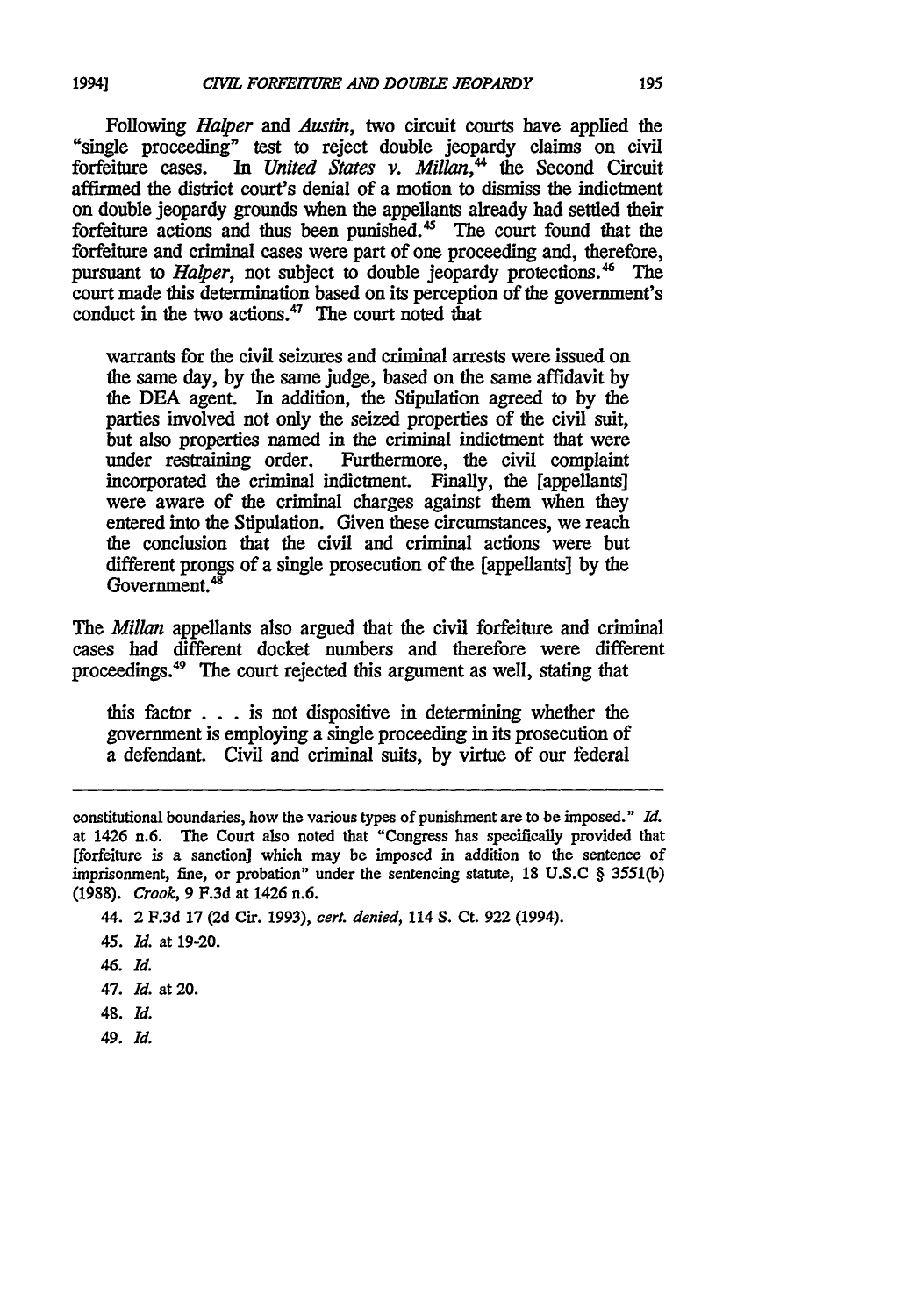system of procedure, must be filed and docketed separately. Therefore, courts must look past the procedural requirements and examine the essence of the actions at hand by determining when, how, and why the civil and criminal actions were initiated. In the instant case we note that the actions were both started on July 30, 1991, when arrest and seizure warrants were issued based on the same affidavit by a DEA agent. These warrants were issued as part of a coordinated effort to put an end to an extensive narcotics conspiracy. We therefore must conclude that the civil forfeiture suit and the criminal prosecution at issue here constituted a single prosecution against the [appellants].<sup>50</sup>

The Eleventh Circuit, in *United States v. 18755 North Bay Road*,<sup>5</sup> adopted the holding of the Second Circuit in *Millan 2 In 18755 North Bay Road,* the government brought a gambling charge and civil forfeiture action under 18 U.S.C.  $\S$  1955.<sup>53</sup> In rejecting the claim that double jeopardy barred the forfeiture case, the court held that

the circumstances of the simultaneous pursuit **by** the government of criminal and civil sanctions against [the defendant] . . . falls within the contours of a single, coordinated prosecution. Applying Sections 1955(a) and (d), the statute provides for imposition of both criminal and civil penalties. As in *Milian, .* **.** there is no problem here that the government acted abusively by seeking a second punishment because of dissatisfaction with the punishment levied in the first action. In *Halper,* the Court noted that "[s]ince a legislature may authorize cumulative punishment under two statutes for a single course of conduct, the multiple-punishment inquiry in the context of a single proceeding focuses on whether the legislature actually authorized the cumulative punishment." We therefore conclude that the civil forfeiture suit seeking [the defendant's] property which was used

53. *See id.* at 1494. The statute provides, in relevant part:

(d) Any property, including money, used in violation of the provisions of this section may be seized and forfeited to the United States....

**18 U.S.C.** § 1955(a), (d) (1988).

*<sup>50.</sup> Id.*

<sup>51.</sup> **13** F.3d 1493 (11th Cir. 1994).

<sup>52.</sup> *See id.* at 1499.

<sup>(</sup>a) Whoever conducts, finances, manages, supervises, directs, or owns all or part of an illegal gambling business shall be fined not more than \$20,000 or imprisoned not more than five years, or both.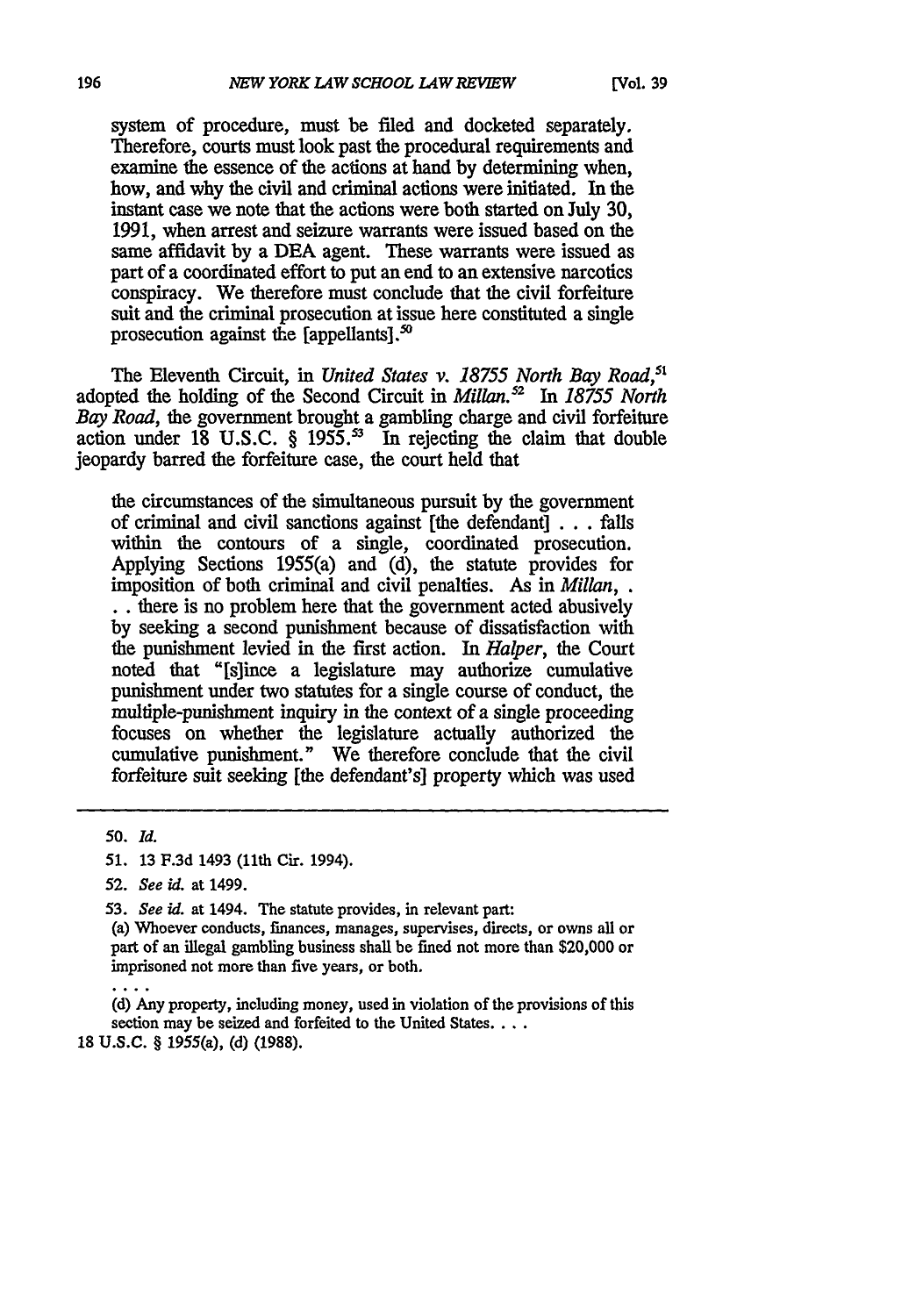in a gambling operation is not barred on the ground of double ieopardy.<sup>54</sup>

Such holdings demonstrate appreciation **by** the courts of Congress' intent to give the government an arsenal of weapons to combat certain crimes. The statutes, by their plain language, do not preclude civil forfeiture when there has been a criminal case.<sup>55</sup> Indeed, some courts have questioned forfeiture when there has been no criminal case relating to the underlying criminal activity.<sup>56</sup> When seeking forfeiture, the to the underlying criminal activity.<sup>56</sup> government may need to proceed civilly rather than criminally, such as when the wrongdoer is dead,<sup>57</sup> or when the property is held jointly<sup>58</sup> or in the name of a third party.<sup>59</sup>

The Ninth Circuit, however, has rejected the "single proceeding" rationale. In *United States v. \$405,089.23*,<sup>60</sup> the court specifically rejected *Millan* and 18755 North Bay Road, finding that they "contradicti<sup>-</sup> controlling Supreme Court precedent as well as common sense."<sup>61</sup> The court held that a civil forfeiture of narcotics proceeds commenced at the same time as the criminal case constituted a second proceeding with punitive intent $^{62}$  and characterized the government action as a

*54. 18755 N. Bay Rd.,* 13 F.3d at 1499 (quoting United States v. Halper, 490 U.S. 435, 451 n.10 (1989)) (footnote and citations omitted); *see also* United States v. 18900 S.W. 50th St., Civ. 93-30301/LAC (N.D. Fla. Sept. **19,** 1994) (single prosecution where civil case filed after indictment but before sentencing).

*55. See, e.g.,* **18** U.S.C. § 1955. For the text of the statute, see *supra* note 53.

*56. See, e.g.,* United States v. All Assets of Statewide Auto Parts, Inc., **971** F.2d 896, 903 **(2d** Cir. 1992).

*57. See, e.g.,* United States v. Miscellaneous Jewelry, 667 F. Supp. 232, **236** (D. Md. 1987), *aft'd,* **889** F.2d 1317 (4th Cir. 1989) (holding that the personalrepresentative of the deceased's estate has standing, as such, to challenge the forfeiture of the deceased's properties).

*58. See, e.g.,* United States v. Jimerson, 5 F.3d 1453, 1455 (11th Cir. 1993) (per curiam) (holding that a joint owner of forfeited property has standing to challenge such forfeiture, and, to defeat the government's interest, must demonstrate that her own interest is superior to the defendant's, or that she was a bona fide purchaser of the property).

*59. See, e.g.,* United States v. Delco Wire & Cable Co., **772** F. Supp. **1511,** 1516 (E.D. Pa. 1991) (holding that a third party adversely affected by a criminal forfeiture has standing to challenge the validity of the forfeiture).

60. 33 F.3d 1210 (9th Cir. 1994).

61. *Id.* at 1216.

**62.** *Id.*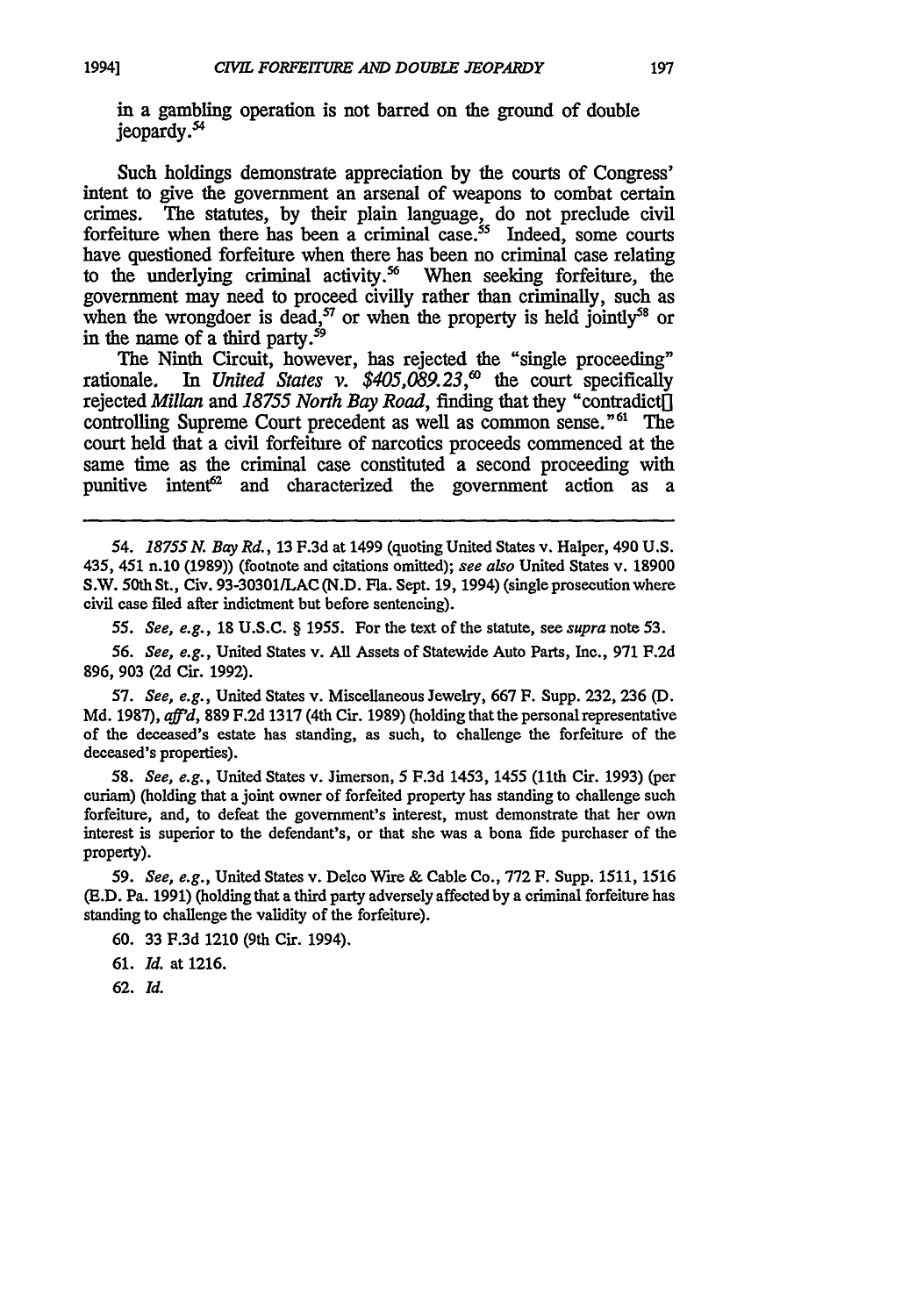manipulation of the process.<sup>63</sup> Indeed, courts have held that an administrative forfeiture in which there is no claim made to the property and, thus, the investigative agency seizes the property without judicial process,  $\alpha$  does not implicate double jeopardy protection. $\alpha$  Just when jeopardy attaches however, is subject to continuing dispute.<sup>66</sup> Thus, to the extent the civil forfeiture is part of a coordinated law enforcement effort, such forfeitures are not subject to double jeopardy challenges.

# *B. Instrumentality Forfeitures*

The *Austin* decision dealt specifically with a narrow scope of statutes that provide for the forfeiture of property that facilitates narcotics trafficking.67 It is uncertain whether the Court would characterize other civil forfeiture statutes as penalties. Indeed, Justice Scalia's concurring opinion in *Austin* contrasted instrumentality forfeitures from other types of forfeiture: "But an *in rem* forfeiture goes beyond the traditional limits that the Eighth Amendment permits if it applies to property that cannot properly be regarded as an instrumentality of the offense—the building, for example, in which an isolated drug sale happens to occur."<sup>68</sup>

Several cases have held that the forfeiture of an instrumentality does not constitute punishment, and therefore, such a forfeiture should not be subject to the double jeopardy bar. Even after *Halper* and *Austin, the*

64. **19 U.S.C.** § 1609 **(1988).**

*65. See* United States v. Torres, **28** F.3d 1463 (7th Cir.), *cert. denied,* 115 **S.** Ct. 669 (1994); United States v. Inocencio, CR 94-054-TUC WDB **(D.** Ariz. Jan. 4, 1995); United States v. Walsh, No. CR 94-255 **TUC** RMB, 1994 **U.S.** Dist. **LEXIS** 19354 **(D.** Ariz. Dee. 20, 1994); United States v. Branum, No. CR 94-94-JO, 1994 **U.S.** Dist. **LEXIS 18527 (D.** Or. Dee. 20, 1994); United States v. Kemmish, **869** F. Supp. **803** (S.D. Cal. 1994); Crowderv. United States, No. 2:93CV00232, 1994 **U.S.** Dist. LEXIS **19356** (M.D.N.C. Oct. 6, 1994).

66. United States v. Barton, No. 94-35109, 1995 **U.S.** App. **LEXIS** 1016 (9th Cir. Jan. 20, 1995) (holding that no jeopardy attaches where defendant, undergoing criminal indictment and civil forfeiture proceedings concurrently, plea bargains to the criminal charge); United States v. Lenz, Criminal No. 93-1286-R, slip op. at 9 (S.D. Cal. Jan. *9,* **1995)** (holding that jeopardy attaches in civil forfeiture cases when the "case is submitted to the trier of fact for the ultimate determination of the case"); *Inocencio,* No. CR 94-054-TUC WDB, slip op. at **5** (holding that there is no jeopardy "until a trial is convened and evidence introduced").

67. *See* Austin v. United States, 113 **S.** Ct. 2801, 2810-12 (1993) (dealing specifically with 21 **U.S.C.** § 881(a)(4), **(7)).**

**68.** *Id.* at **2815** (Scalia, **J.,** concurring in part and concurring in the judgment).

**<sup>63.</sup>** *See id.* at **1217;** see also United States v. **1978** Piper CherokeeAircraft, **37 F.3d** 489, *495* (9th **Cir.** 1994) (civil forfeiture barred as a successive prosecution unless it can be predicated upon an act for which the defendant has not been previously tried).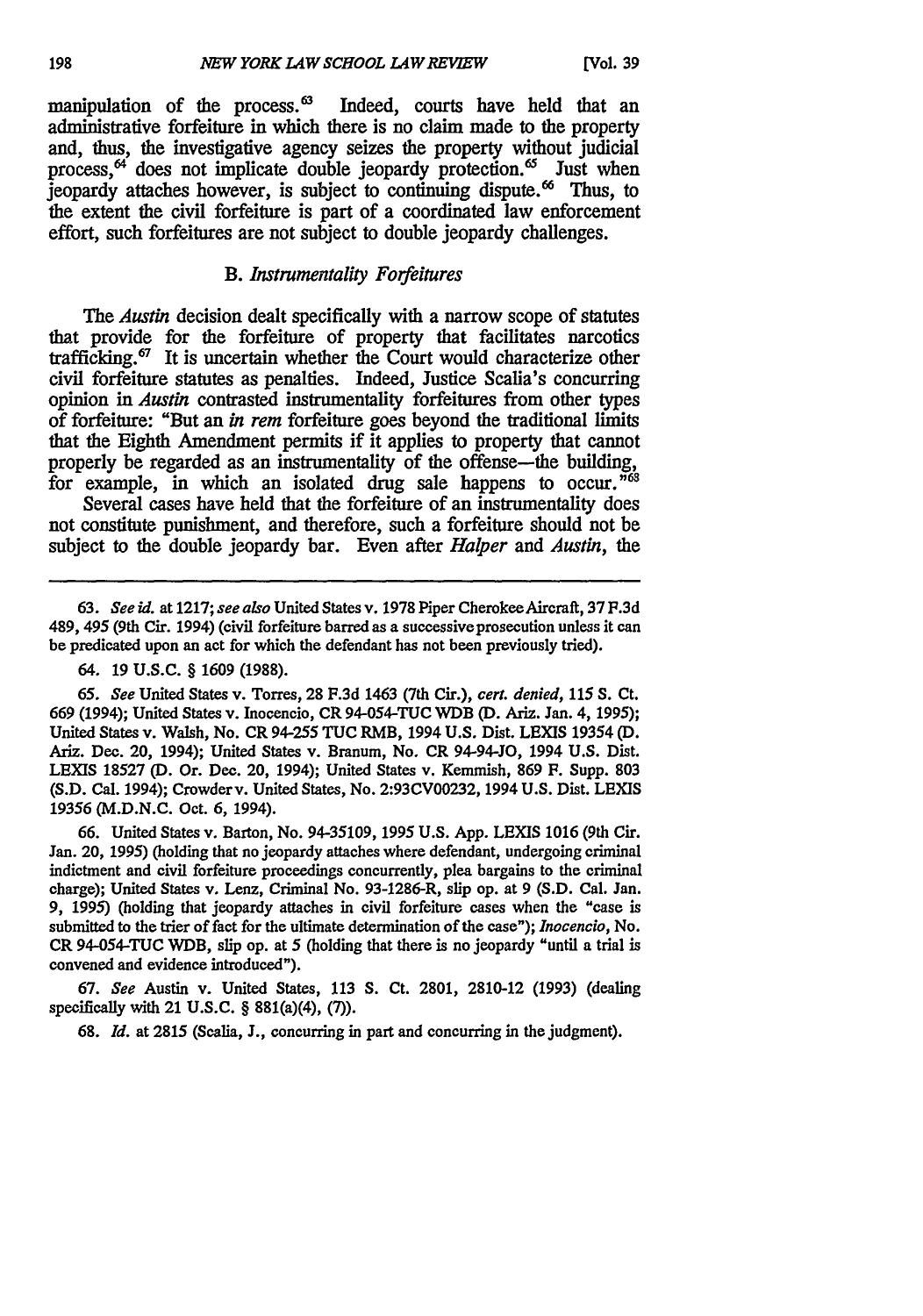Second Circuit has recognized the continuing vitality of the instrumentality exception. In *United States v.*  $$145,139$ ,  $\delta$  the Second Circuit rejected a double jeopardy challenge to the forfeiture of cash where the owner of the cash had failed to report it on the relevant United States Customs Service form.<sup>70</sup> The owner had previously pled guilty to violating  $31$ U.S.C.  $\frac{6}{5}$  5316<sup>71</sup> and was sentenced to a prison term and a fine.<sup>72</sup> The court held that the cash was an instrumentality of the crime, and as such, forfeiture of the property was "remedial rather than punitive in nature." $\frac{1}{10}$ 

The *\$145,139* court relied heavily on the Ninth Circuit's decision in *United States v. McCaslin,74* which was decided after *Halper* but before *Austin. In McCaslin,* the court rejected a double jeopardy claim as to the forfeiture of real property pursuant to 21 U.S.C  $\S$  881(a)(7), holding that

- **69. 18** F.3d 73 (2d Cir.), *cert. denied,* 115 S. Ct. 72 (1994).
- **70.** *See id.* at **74-76.**

**71.** The statute provides, in relevant part:

(a) Except as provided in subsection (c) of this section, a person or an agent or bailee of the person shall file a report under subsection **(b)** of this section when the person, agent, or bailee knowingly-

- **(1)** transports, is about to transport, or has transported, monetary instruments of more than **\$10,000** at one time-
	- **(A)** from a place in the United States to or through a place outside the United States; or
	- (B) to a place in the United States from or through a place outside the United States; or
- (2) receives monetary instruments of more than **\$10,000** at one time transported into the United States from or through a place outside the United States.

**(b)** A report under this section shall **be** filed at the time and place the Secretary of the Treasury prescribes. The report shall contain the following information to the extent the Secretary prescribes:

**(1)** the legal capacity in which the person filing the report is acting.

(2) the origin, destination, and route of the monetary instruments.

**(3)** when the monetary instruments are not legally and beneficially owned by the person transporting the instruments, or if the person transporting the instruments personally is not going to use them, the identity of the person that gave the instruments to the person transporting them, the identity of the person who is to receive them, or both.

(4) the amount and kind of monetary instruments transported.

**(5)** additional information.

**31 U.S.C. §** 5316(a), **(b) (1988).**

- **72.** *\$145,139,* **18 F.3d** at 74.
- **73.** *Id.* at **76.**

74. **959 F.2d 786** (9th Cir.), *cert. denied,* **113 S.** Ct. **382 (1992).**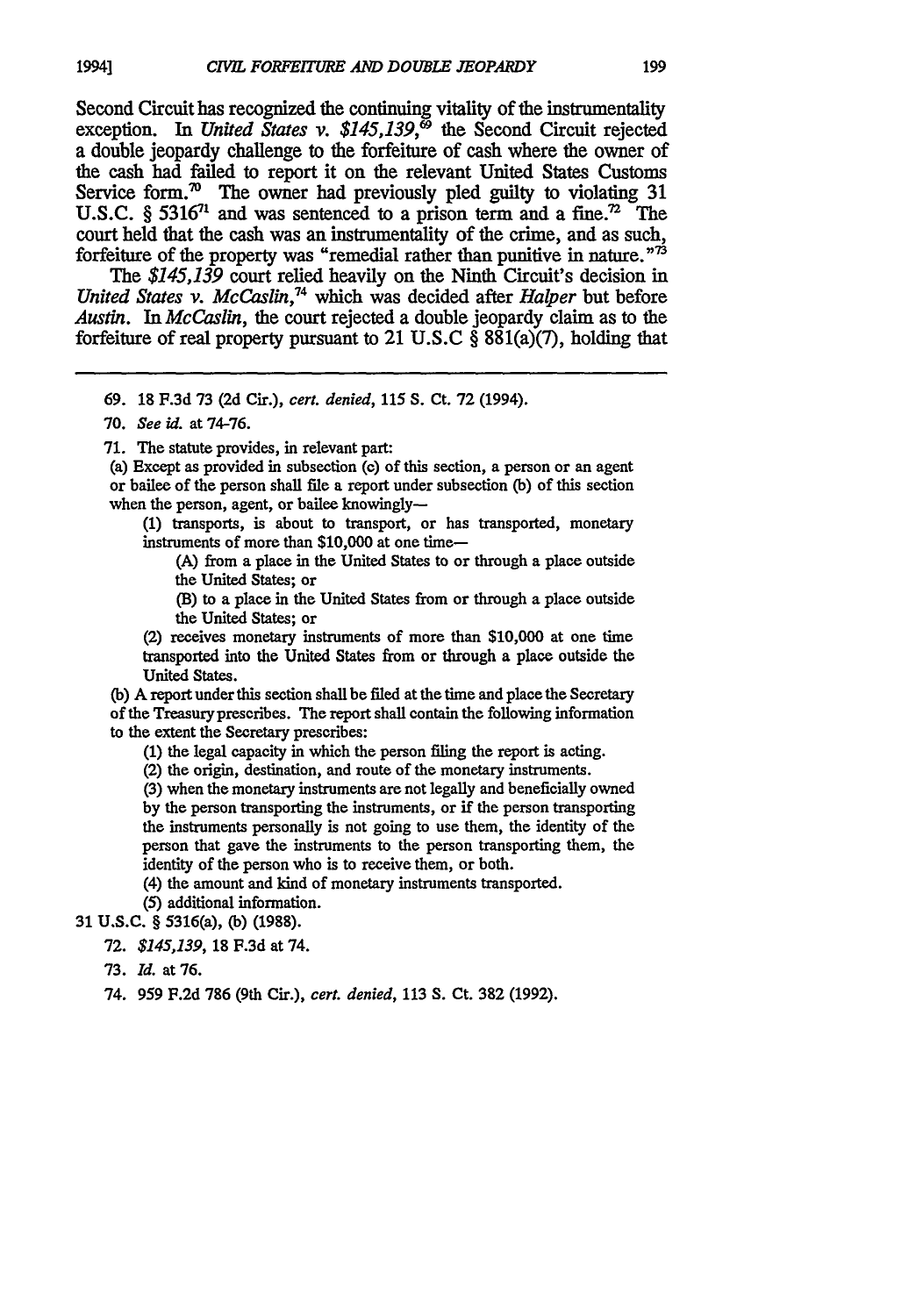such property was the instrumentality of the crime and therefore remedial.75 Indeed, the court in *McCaslin* noted: *"Halper* has no application to the very ancient practice **by** which instrumentalities of a crime may be declared forfeit to the government. The forfeiture of such instrumentalities is 'independent of, and wholly unaffected **by** any criminal proceeding *in personam.*<sup>"76</sup>

There appears now to be an evolving sliding scale on which property that facilitates illegal activity rises to the level of an instrumentality for forfeiture purposes. The Second Circuit has viewed the cash in a currency reporting case as an instrumentality and thus does not view the forfeiture of such cash as a punishment.<sup> $\eta$ </sup> However, as Justice Scalia has of such cash as a punishment.<sup> $\dot{\eta}$ </sup> suggested, real property cases may require a more fact-specific analysis in determining whether a property is an instrumentality of illegal activity.<sup>78</sup>

In United States v. Rural Route 1,<sup>79</sup> the district court rejected *McCaslin* as having been overruled **by** *Austin,* and held that real property could no longer be considered an instrumentality shielding **its** forfeiture from constitutional protections.<sup>80</sup> Circuit's decision in *38 Whalers Cove Drive* in directing a *Halper*

*75. See id.* **at 788.** *But see Austin,* **113 S.** Ct. at 2811 (holding that forfeitures under § 881(a)(7) constitute punishment).

76. *McCaslin,* **959 F.2d** at **788** (quoting Calero-Toledo v. Pearson Yacht Leasing Co., 416 **U.S.** 663, 684 (1974)).

77. *See \$145,139,* **18** F.3d **73.** Dissenting in *\$145,139,* Judge Amalya L. Kearse disagreed with the majority's conclusion that the unreported funds constituted an instrumentality:

The traditional fiction of "instrumentality" takes on a surreal quality if the crime is a failure to report, and the unreported item itself, whose existence and presence may **be** entirely innocent and harmless, is characterized as "culpable" or as a "harmful object" simply because its existence has not been disclosed. I would conclude that where the target of forfeiture is not itself a means but is merely an item whose existence triggers the applicability of a requirement to report, the "instrumentality" analysis is inapposite.

*Id.* at 80 (Kearse, **J.,** dissenting).

78. *See Austin,* 113 S. Ct. at 2814-15 (Scalia, J., concurring in part and concurring in the judgment) ("The question is not *how much* the confiscated property is worth, but *whether* the confiscated property has a close enough relationship to the offense.").

79. No. 90 **C** 4722, 1994 WL 48618 (N.D. II., Feb. **15,** 1994).

**80.** *Id.* at **\*4.**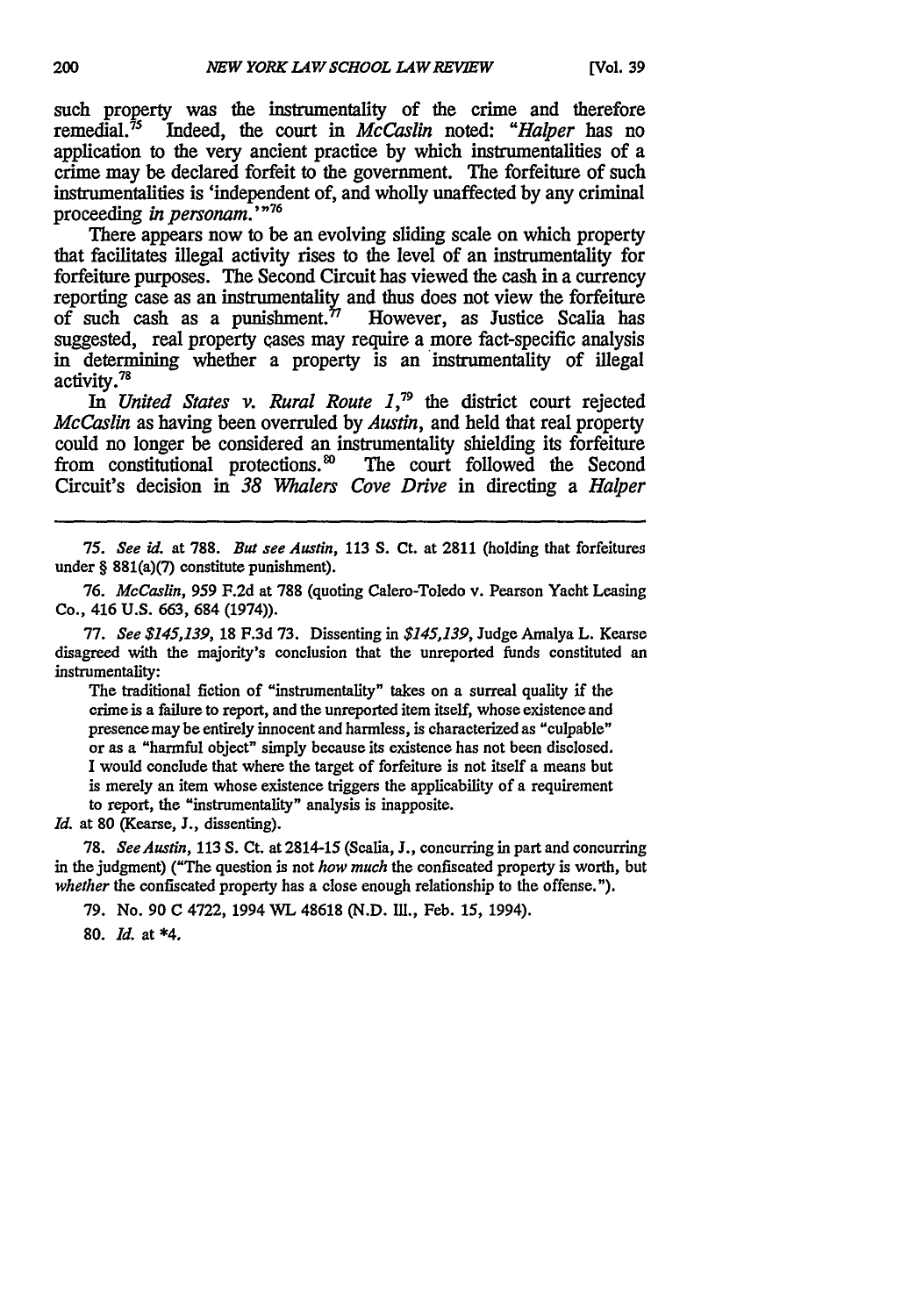hearing,"1 but specifically rejected the *38 Whalers Cove Drive* holding that real property could be considered an instrumentality.<sup>82</sup>

#### *C. Proceeds/Contraband Forfeitures*

Proceeds of illegal activity also are subject to forfeiture.<sup>83</sup> These forfeitures have been held to be remedial in nature, and therefore, not subject to double jeopardy analysis. The Fifth, Eighth and District of Columbia circuits held that because the forfeiture of proceeds is not punitive, double jeopardy is not implicated.<sup>84</sup> The Northern District of Illinois twice has held that such forfeitures do not implicate the Eighth Amendment because they are not punishment, as have federal courts in Alaska, California, New York, and Virginia.<sup>85</sup> In *United States v*. *\$288,930,* the court reasoned as follows:

*19941*

**82.** *Id.* (stating that the court "depart[s] from *38 Whalers Cove* to the extent it describes the remedial goal of seizing real property as an instrumentality of the drug trade"); *see also* United States v. **38** Whalers Cove Drive, 954 **F.2d 29, 37 (2d** Cir.), *cert. denied,* 113 **S.** Ct. 55 (1992) (demonstrating that the government did not seek forfeiture on the ground that the property was an instrumentality of the drug trafficking).

**83.** 21 **U.S.C.** § 881(a)(6) (1988). The statute provides, in part: (a) The following shall be subject to forfeiture to the United States and no property right shall exist in them:

(6) All moneys, negotiable instruments, securities, or other things of value furnished or intended to be furnished by any person in exchange for a controlled substance in violation of this subehapter, all proceeds traceable to such an exchange, and all moneys, negotiable instruments, and securities used or intended to be used to facilitate any violation of this subehapter **....**

84. United States v. Alexander, **32 F.3d** 1231 (8th Cir. 1994); **SEC** v. Bilzerian, 29 F.3d 689 (D.C. Cir. 1994); United States v. Tilley, 18 F.3d 295 (5th Cir.), *reh'g en bane denied,* 22 F.3d 1096, *cert. denied,* 115 **S.** Ct. 574 (1994).

*85. See* Maldonado v. United States, 94 Civ. 7120 (LBS), 1995 U.S. Dist. LEXIS 108 (S.D.N.Y. Jan. 6, 1995); United States v. 1472 Rimerest Drive, No. CV 93-1084 H **(AJB) (S.D.** Cal. May 4, 1994); United States v. \$11,561, No. **A93-174 CV (JKS) (D.** Alaska Apr. 20. 1994); *In re* Moffitt, Zwerling **&** Kemler, 846 F. Supp. 463 (E.D. Va. 1994); United States v. \$45,140, **839 F.** Supp. *556, 558* **(N.D.** Il. 1993); United States v. \$288,930, **838 F.** Supp. 367, 370 (N.D. IMI. 1993). The analysis used in deciding whether a forfeiture is punishment under the Eighth Amendment is the same as the analysis used in deciding whether a forfeiture is punishment for Fifth Amendment purposes. *See, e.g., 38 Whalers Cove Drive,* 954 F.2d at 37-38; *see also Bilzerian,* 29 F.3d 689 (civil securities proceeding requiring the disgorgement of profits does not implicate double jeopardy concerns); United States v. Teyibo, No. 93 Cr. 698 (SWK), 1995 WL 60735 (S.D.N.Y. Feb. 14, 1995) (same).

**<sup>81.</sup>** *Id.* at **\*5.**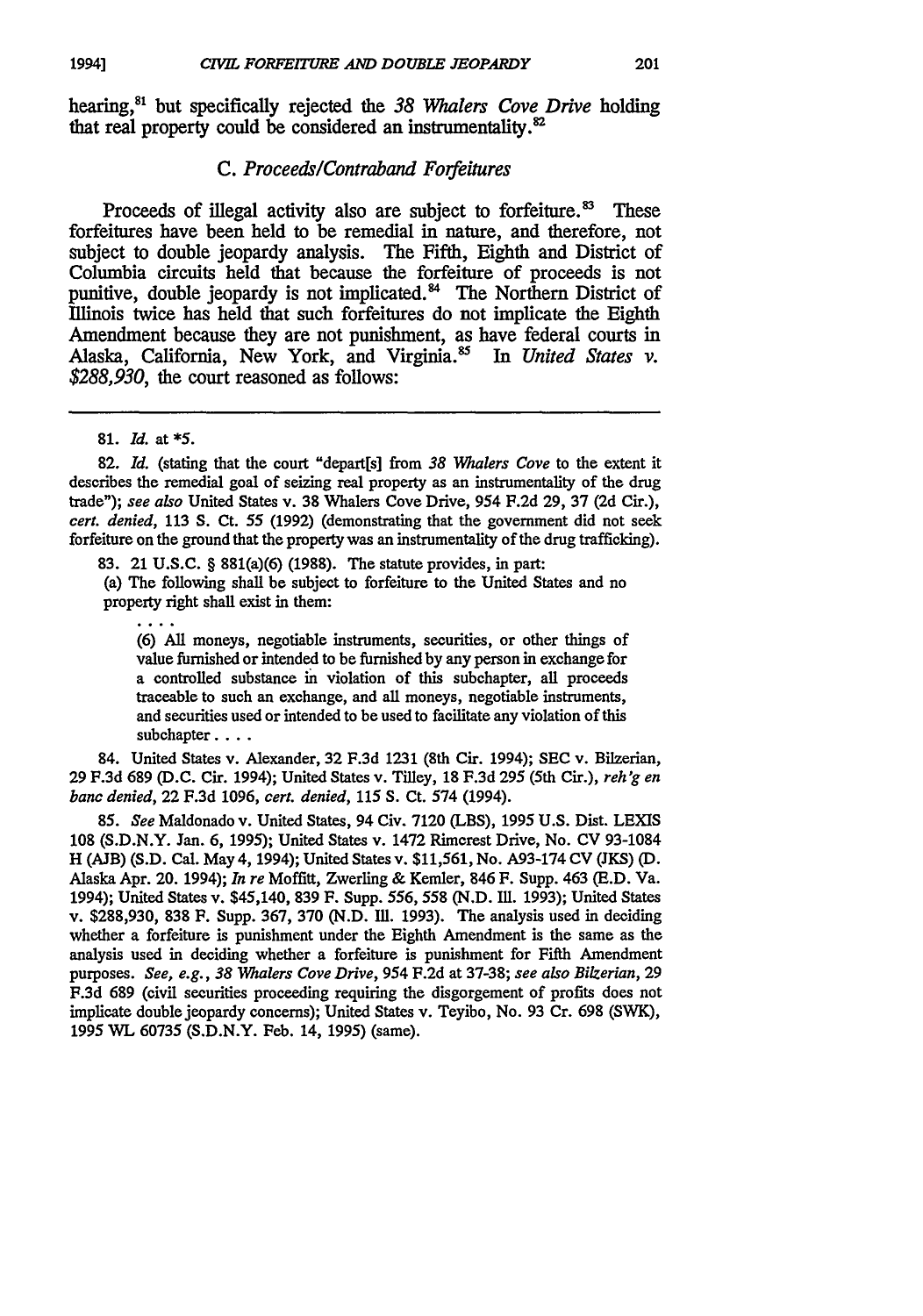Unlike the property seized in *Austin,* which the claimant legally possessed, the property seized in this case is alleged to have been illegally acquired and possessed.

The word "punishment" is defined as "a deprivation of property or some right." The forfeiture of legitimately owned property in *Austin* was a punishment because the claimant was deprived of the rights that the claimant had in the property. In this case, the forfeiture of allegedly illegally obtained property is not a punishment because the claimant does not rightfully own the forfeited property.<sup>86</sup>

*In United States v. \$45,140,* the court characterized the proceeds of a narcotics transaction as contraband and, as such, held that forfeiture was remedial.<sup>87</sup> The court was careful, however, to limit as remedial only all money that the government specifically identified as proceeds. Forfeiture of any other currency, even that intended to be used to purchase drugs, was punitive. The court held that

the verified complaint does not implicate the Excessive Fines Clause to the extent it seeks to forfeit money that, as proceeds of a drug sale, constitutes contraband. On the other hand, the allegation regarding the money as intended to be used to purchase drugs or to facilitate such purchase constitute a punitive forfeiture and thus do implicate the Excessive Fines Clause.<sup>88</sup>

Contrary to the majority of the case law, the Ninth Circuit, in *United States v. \$405,089.23,* held that even a proceeds forfeiture commenced at the same time as the criminal case constitutes punishment.<sup>89</sup> Therefore, the subsequent criminal conviction violated the Double Jeopardy Clause. The court rejected the government's argument that the forfeiture of proceeds was remedial because it found that although the proceeds subsection<sup>90</sup> of the forfeiture statute is remedial, other subsections, such

87. *\$45,140,* 839 F. Supp. at **558;** see *also* United States v. Haywood, 864 **F.** Supp. 502 (W.D.N.C. 1994) (forfeiture of property being laundered not punitive).

**90.** 21 **U.S.C.** § 881(a)(6) **(1988).** For the text of the statute, see *supra* note **83.**

<sup>86. \$288,930, 838</sup> F. Supp. 367, 370 (N.D. Ill. 1993) (quoting BLACK's LAW DICTIONARY 1234 (6th ed. 1990)); see also United States v. 92 Buena Vista Ave., 113 **S.** Ct. 1126, 1136 (1993) (holding that a claimant in a civil forfeiture case has standing to challengea proceeds forfeiture under2l U.S.C. § 881(a)(6) when such proceeds never were rightfully owned by the wrongdoer).

<sup>88.</sup> *\$45,140,* 839 F. Supp. at **558.**

<sup>89.</sup> *See* United States v. **\$405,089.23,** 33 F.3d 1210, 1218-19 (9th Cir. 1994).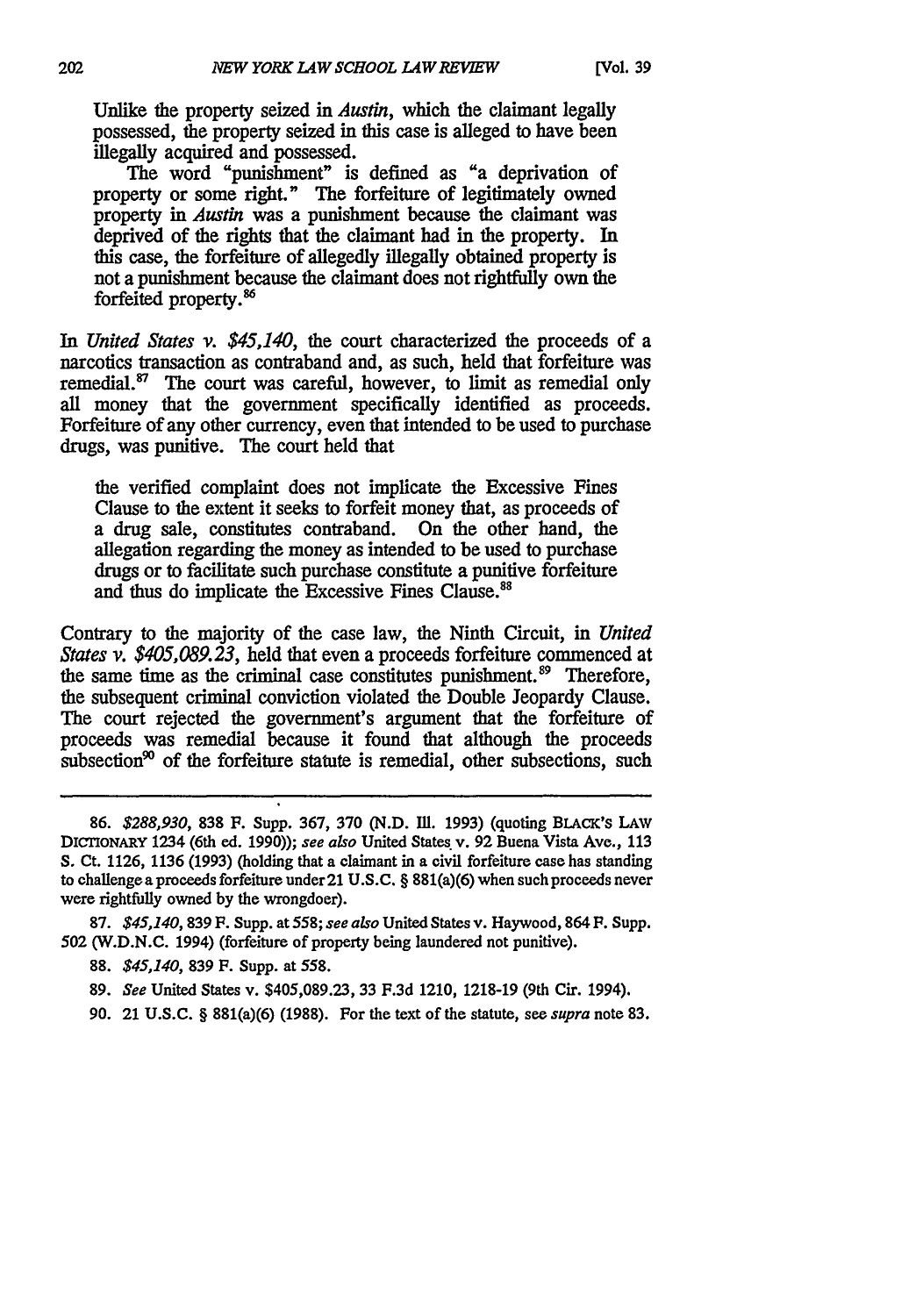as the facilitation property subsections,<sup>91</sup> are punitive.<sup>92</sup> Citing *Austin* (a facilitation case), the court found that because part of the statute is punitive, the entire statute is punitive.<sup>93</sup> Thus, the circuits now are divided concerning the constitutional implications, even when the property subject to forfeiture is fairly characterized as proceeds.

# D. *The* Blockburger *Test*

In 1932, the Supreme Court, in *Blockburger v. United States,'* enunciated a test to determine when a second punishment is barred by the Double Jeopardy Clause. The Court held that there is no double jeopardy bar when the statutes under which a defendant is tried each require "proof of an additional fact which the other does not."95 Two years ago, the Supreme Court reaffirmed the *Blockburger* test.'

Thus, to determine whether a forfeiture action would be barred by a prior criminal action, a court must determine whether all of the elements necessary to prove the criminal action were necessary to succeed in the forfeiture. $97$  Further, each element necessary to succeed in the forfeiture action must be present to prove the criminal action. Generally, this will not be the case. In forfeiture actions pursuant to 21 U.S.C. § 881(a)(4) and (7), for example, the government need only prove that the property "facilitated" a narcotics transaction and need not prove any involvement by the defendant. In a criminal narcotics action, the government must prove that the defendant was knowingly involved in the narcotics distribution and need not prove any involvement of property.<sup>98</sup> Therefore, in cases involving  $21 \text{ U.S.C. }$  §  $881(a)(4)$  and  $(7)$ , a complete analysis under *Blockburger* likely will lead to the conclusion that double

93. *Id.* at 1222; *see also* United States v. Sanchez-Cobarruvias, No. 94-0732-IEG, slip op. at 6 (S.D. Cal. Oct. **13,** 1994) (forfeiture of guns under 22 U.S.C. § 401(a), as subject of smuggling offense, constitutes punishment).

94. 284 **U.S. 299 (1932).**

*95. Id.* at 304.

96. *See* United States v. Dixon, 113 **S.** Ct. 2849, 2856 (1993) (concluding "that where the two offenses for which the defendant is punished or tried cannot survive the 'same-elements' [or *Blockburger]* test, the double jeopardy bar applies").

**<sup>91.</sup>** 21 U.S.C. § 881(a)(7) (1988). For the text of the statute, see *supra* note 8.

**<sup>92.</sup>** *\$405,089.23,* **33** F.3d at 1220-22.

<sup>97.</sup> *See Blockburger,* 284 U.S. at 304.

**<sup>98.</sup>** *See, e.g.,* 21 U.S.C. § 841 **(1988 &** Supp. V 1993).